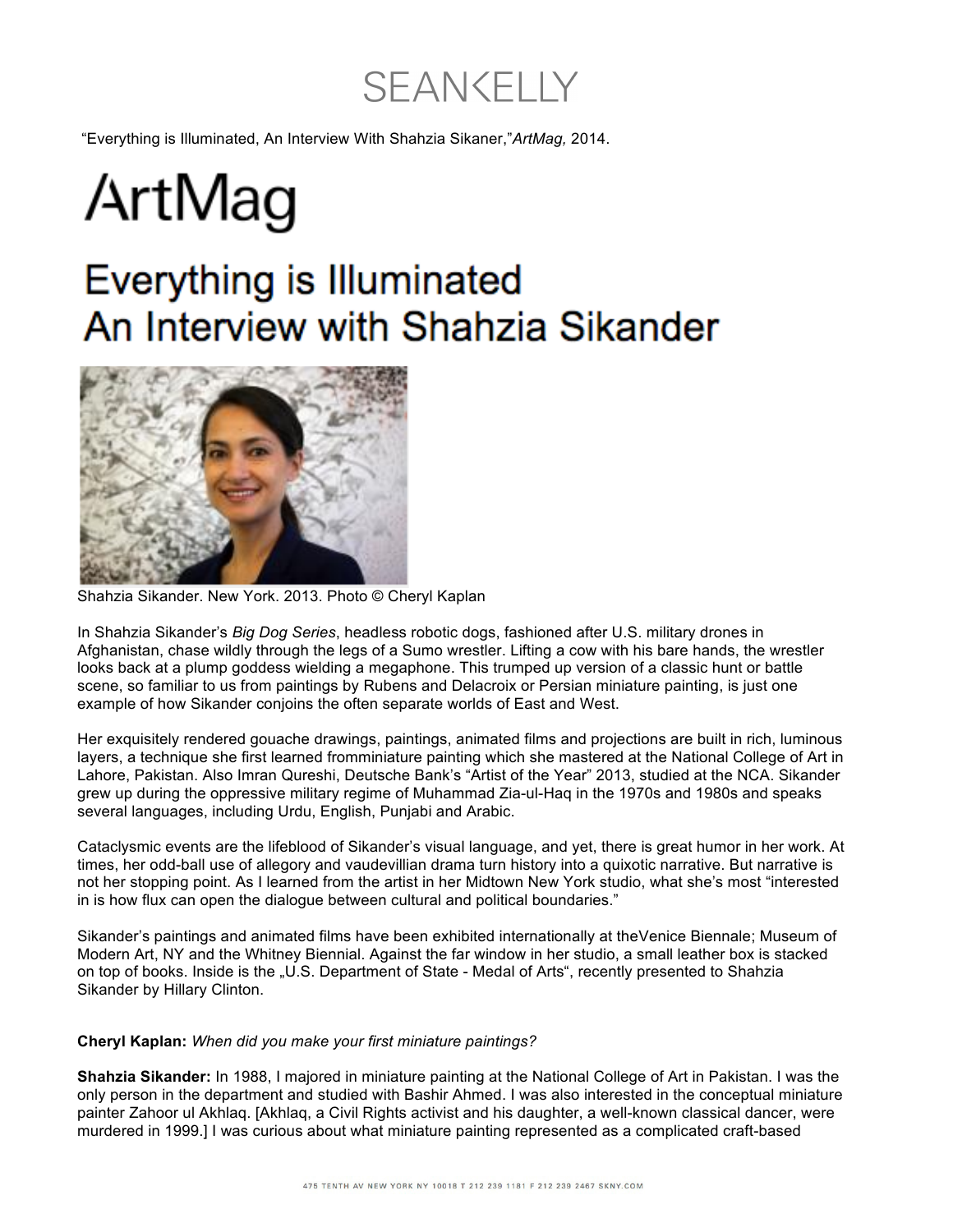residue of the English Colonial period of the school and region and its relation to tourism as well as its lack of a continuous critical history.

#### *Why doesn't the term miniature painting explain your practice?*

My desire was to analyze miniature painting critically and not just make miniature paintings. I don't know why I've been defined by the context of miniature painting. Maybe it's an identity-based premise and categorization. I see it as two distinct stages. Starting in the mid-80s, I had a decade engagement with miniature painting, looking at ways to open up its discussion, not just in terms of a painterly approach, but through its scholarship.

#### *And your second decade?*

It's the outcome of [my] progression as an artist that involved a distancing from miniature painting that was a natural outcome of my progression and growth as an artist.

## *Miniature painting has become part of your "hand" or language as a painter, but you've also transformed into a system of thinking.*

My work is really about painting and thinking simultaneously and less about making works related to a genre. I'm interested in that distance between a point of origin and one's current relationship to it; it fascinates me. Is it important to define what you're looking at or doing with what you reference? There's a whole myth around tradition, but how do you define tradition? Who makes tradition come into being only at a certain point in history? When you study how miniature painting has been understood and written about in art history, those definitions can be quite stale.

*Your work is incredibly lively, playful and luminous. I'm reminded of the diffuse paintings of Blake or Turner or Tiepolo where the viewer's focus is constantly being moved about the canvas through interplays of light and composition. Your work contains a similar meandering and turbulence with shifting levels of luminosity. Your characters rarely stay put as they switch into their next role or iteration. In the animated projection "Nemesis" (2002) a strange creature starts out as a composite of many animals: a tiger, deer and bull and then suddenly a human figure appears in the mix only to encounter three winged devils. These creatures try to co-exist, but can't.*

That's a good way to understand the work. Regarding luminosity, early on I was looking at Bonnard and Vuillard. While I learned about color and light through miniature painting it was less about iconography and narrative and more about using materials to create space and dimension through light. From the beginning I was attracted to the abstract aspects of miniatures.

*A common assumption is that you work from Hindu mythology, Persian tales, and personal experience. Is this true?*

No. I haven't worked with Persian tales or Hindu mythology, that's a myth. I'm not interested in narrative based content that accompanies a lot of miniature painting. I was interested in the miniature image for its formal structure. It's an incredible puzzle. I want to analyze it, to look at how color and line function.

#### *Today there are many younger artists in Pakistan who work with miniature painting, for example Imran Qureshi, Deutsche Bank's "Artist of the Year" 2013.*

I influenced a lot of Pakistani artists and witnessed this explosion after me in miniature painting. I had a following of students. Miniature painters are now successful in biennials everywhere. Imran also worked with Bashir. When I left, Imran started teaching. In the last decade, artists who did miniature painting got support locally. Now there are powerful collectors investing in art in South Asia, India and Pakistan. This is generating a new structure and culture that's the best thing that's happened in terms of news about Pakistan.

#### *In what way does being a Muslim woman in the USA from Pakistan describe you or not?*

If you asked that question in early 2000, I was passionate about the frustrations. There was a time when I was deeply upset about having my work understood in that context and then I stopped being upset. Maybe I have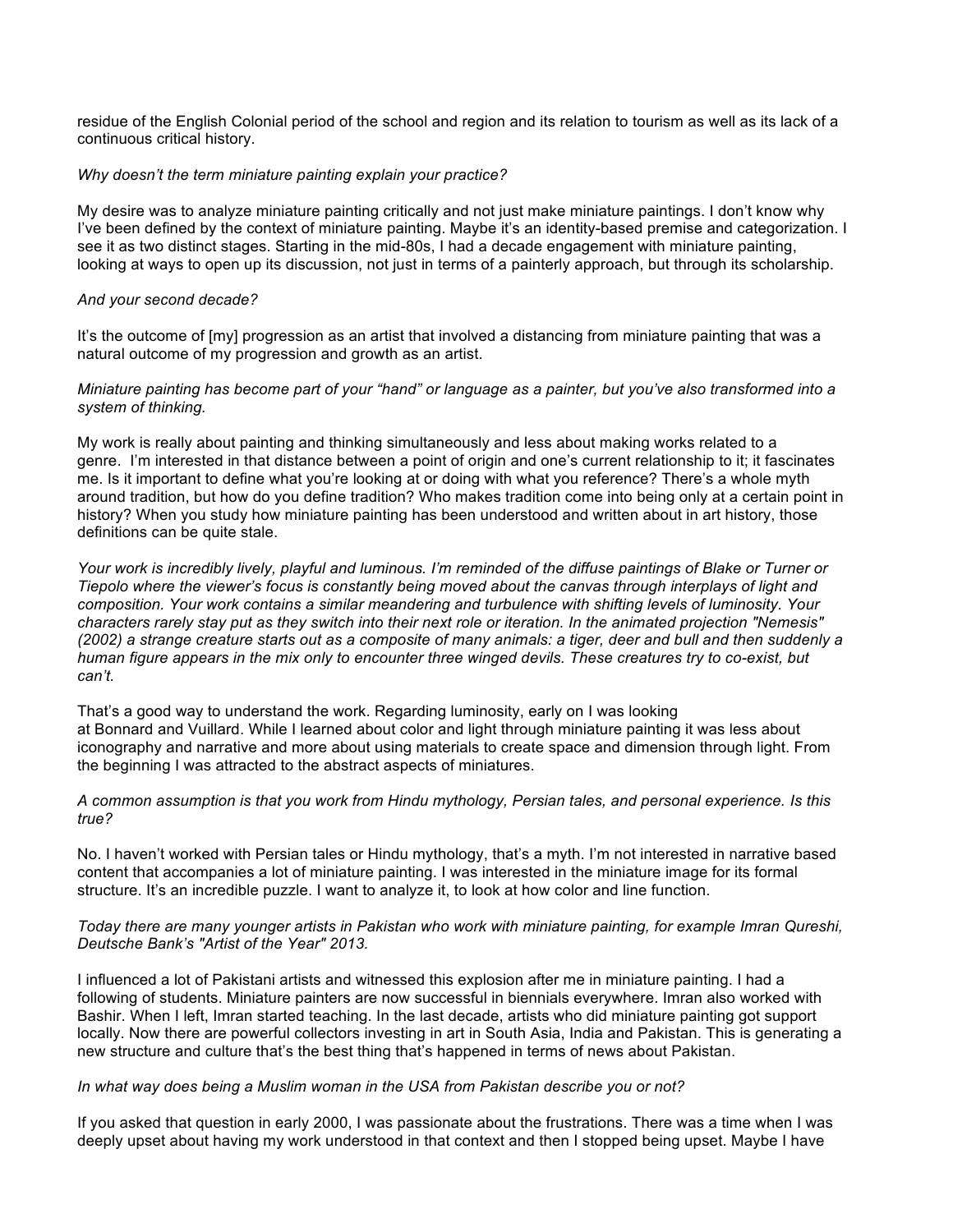more distance now, but I could care less about what it is to be a Muslim woman in the USA. Ten years ago, I had a closer relationship to my own history. It's a complex topic in terms of contemporary work coming out of South Asia, the Mid-East, Latin countries, Europe and North America. I'm just back from a meeting in Switzerland where I'm part of the Master Jury for the Aga Khan Award for Architecture 2013 that represents a diverse Muslim community. I grew up Muslim, going to a Catholic school in Pakistan. But, this has nothing to do with my work. My work doesn't deal with religion. The diversity and histories of the Muslim experience is so much about its plurality. This has always been ignored.

#### *Can you talk about your work in the Deutsche Bank Collection?*

It was a small edition done on tissue paper I did in Texas in early 2000s. It's one of my favorite works, indicative of the loose drawings I continue to do. I was interested in how the ink coagulated to create a stain that might look like blood or thin layers of reptile skin or forms referring to the body that are strange contractions of human and animal forms, like a sculpture with a little bit of flesh. Brush and ink drawings are still at the forefront of my work. I do a lot of drawings and then edit them. The Deutsche Bank drawings have that sense of containment and fluidity. Those drawings are idea and form driven, made in reference to sculpture.

#### *How and when did the animated films and projections start? Did the cinematic work move from drawing and painting as a progression?*

SS: Drawing, painting and film happened simultaneously in early 2000. It was a natural progression to move from one to the other because I play with layers in both. Film happened naturally out of working with literal, physical layers of paper in drawings that became wall installations. The animations are first set up in Photoshop, which is organized in layers.

#### *In Pakistan, were you interested in narrative cinema? What was your relationship to film there?*

I grew up very aware of narrative, local cinema. Cinemas in Pakistan functioned socially, thriving in the 1950s to1970s, showing films from the East and West, then declined. Contemporary Pakistani culture still suffers from cinema's decline.

#### *Part of your project for the 2013 Sharjah Biennial is located in a defunct cinema*.

The work includes three projects: a series of photographs; an animation; and a performance. The photographs are based on drawings and animations I projected in a decaying 1960s Pakistani style cinema in Khorfakkan, several hours from Shariah, overlooking the Arabian Sea. I came across a Pakistani guard who helped build the cinema and now lives there alone. His presence is subtly incorporated into my photographs.

#### *So the guard is now a prisoner of the cinema. What happens in the animation?*

The three-channel animation reveals spheres that look like swarms of hair and act like flocking devices. It's a slowly evolving dark landscape created with layered spoken voices and music by Chinese composer Du Yun. The sound conveys the human element while the animation refrains from injecting anything figurative.

*Your work volleys back and forth between abstraction and figuration. In animated films like "Dissonance to Detour" (2005), you create an ominous abstract grey, green and brown cluster, but, in other films you use military figures very purposefully*.

In 2005, I received the National Medal of Honor from the government of Pakistan that allowed me access to film Pakistan's military school of music for my work *Bending the Barrels* (2009) which is about the awkward relationship between Pakistan's military history and the Colonial period, as well as the theatrics of a military band. I made them play cherished Bollywood songs to patriotic melodies.

*Musical instruments, and especially the bugle appear frequently in your drawings and animated films like "The Last Post" (2010). Instruments are not only objects in your work, but they play an important role in signaling information to the viewer, acting as a prompt for them to access various historic periods of time*.

SS: The bugle call commemorates soldiers dying in war and a call for day's end.*The Last Post* is about the East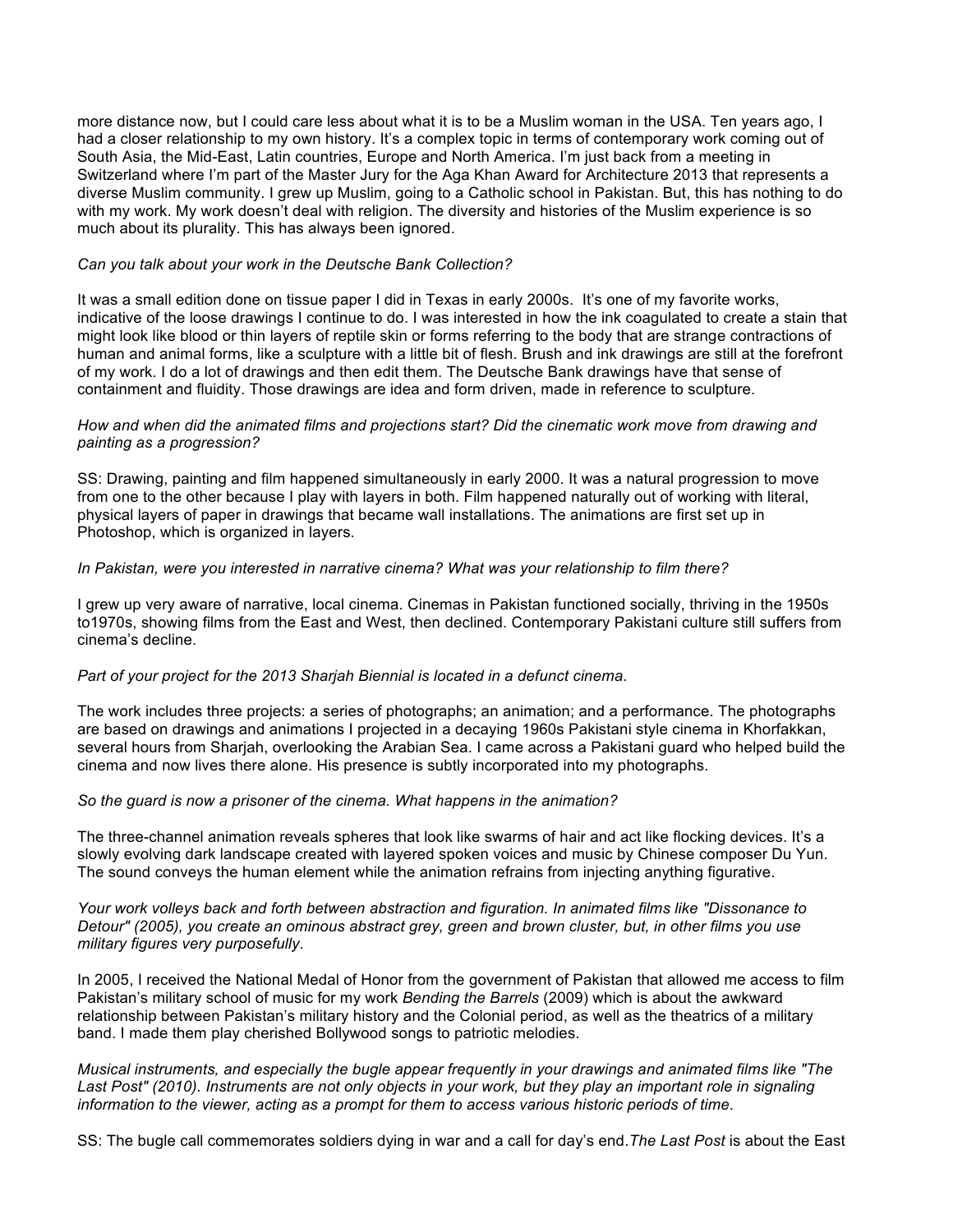India Company's presence in India and opium trade with China. The main character is the East India Company Man who comes to life as a composite of portraits, characters and uniforms based on the East India Army. I looked for images and characters from the Company School Painting. The music for the *Last Post* was composed by Du Yun whose work fuses chamber and pop music, cabaret and noise.

## *The East India Man is presented against a Mughal façade and then sent tumbling into a world that breaks apart and shatters him.*

The title *The Last Post* refers to the collapse of the Anglo-Saxon domination over China. The protagonist appears in guises as a lurking threat in the Imperial rooms of the Mughal Empire that once ruled much of South Asia. Movement is kept simple so things can burst to become uncertain. I've always been interested in multiple meanings and things that don't want to be located or defined.



Shahzia Sikander, from the series "The Big Dog", 2009. Courtesy Artist, Pilar Corrias and Sikkema Jenkins **Galleries**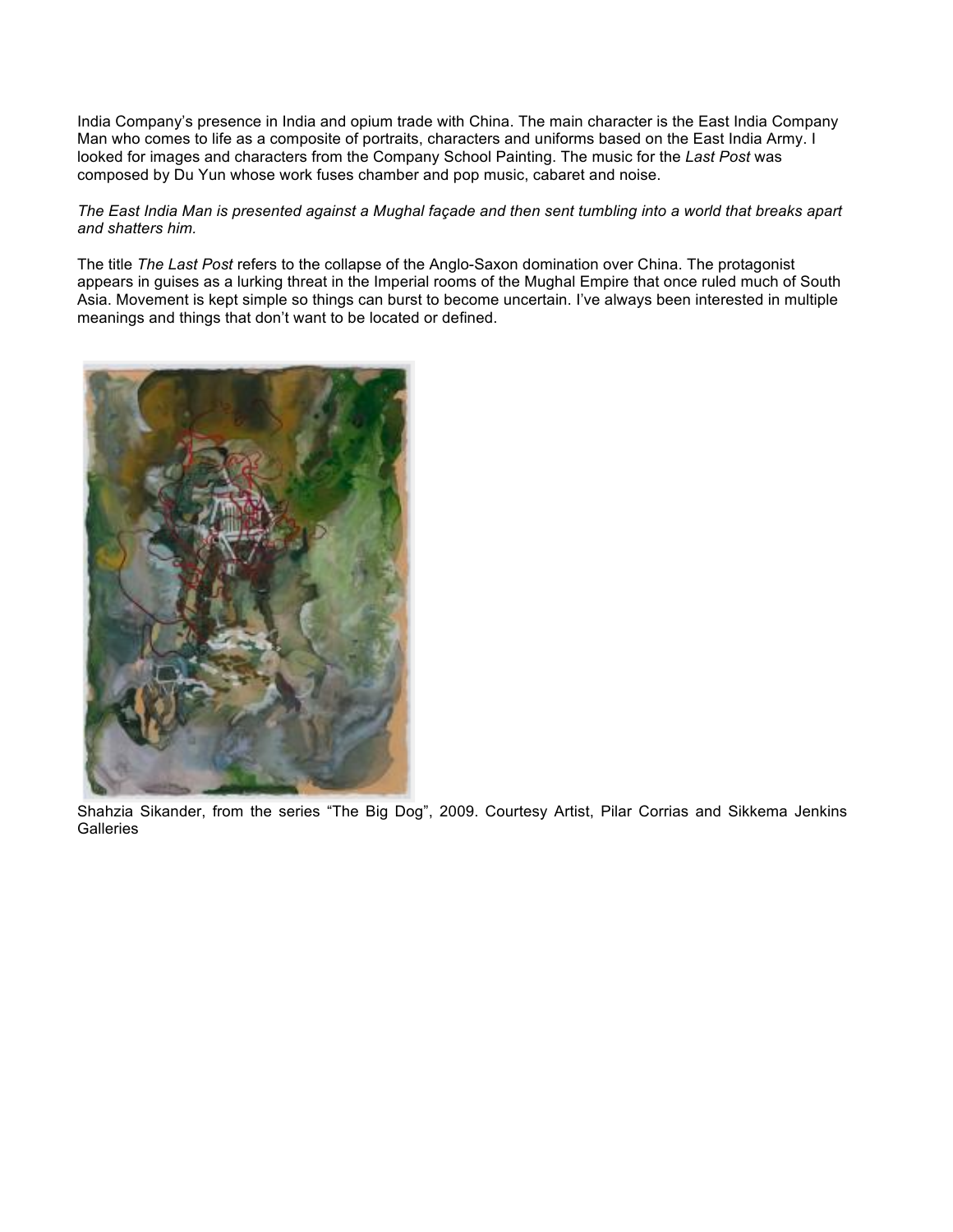

Shahzia Sikander, Landscape Fracture, 2006. Deutsche Bank Collection. Courtesy Artist, Pilar Corrias and Sikkema Jenkins Galleries



Shahzia Sikander, Nemesis, 2002. Animation. Courtesy Artist, Pilar Corrias and Sikkema Jenkins Galleries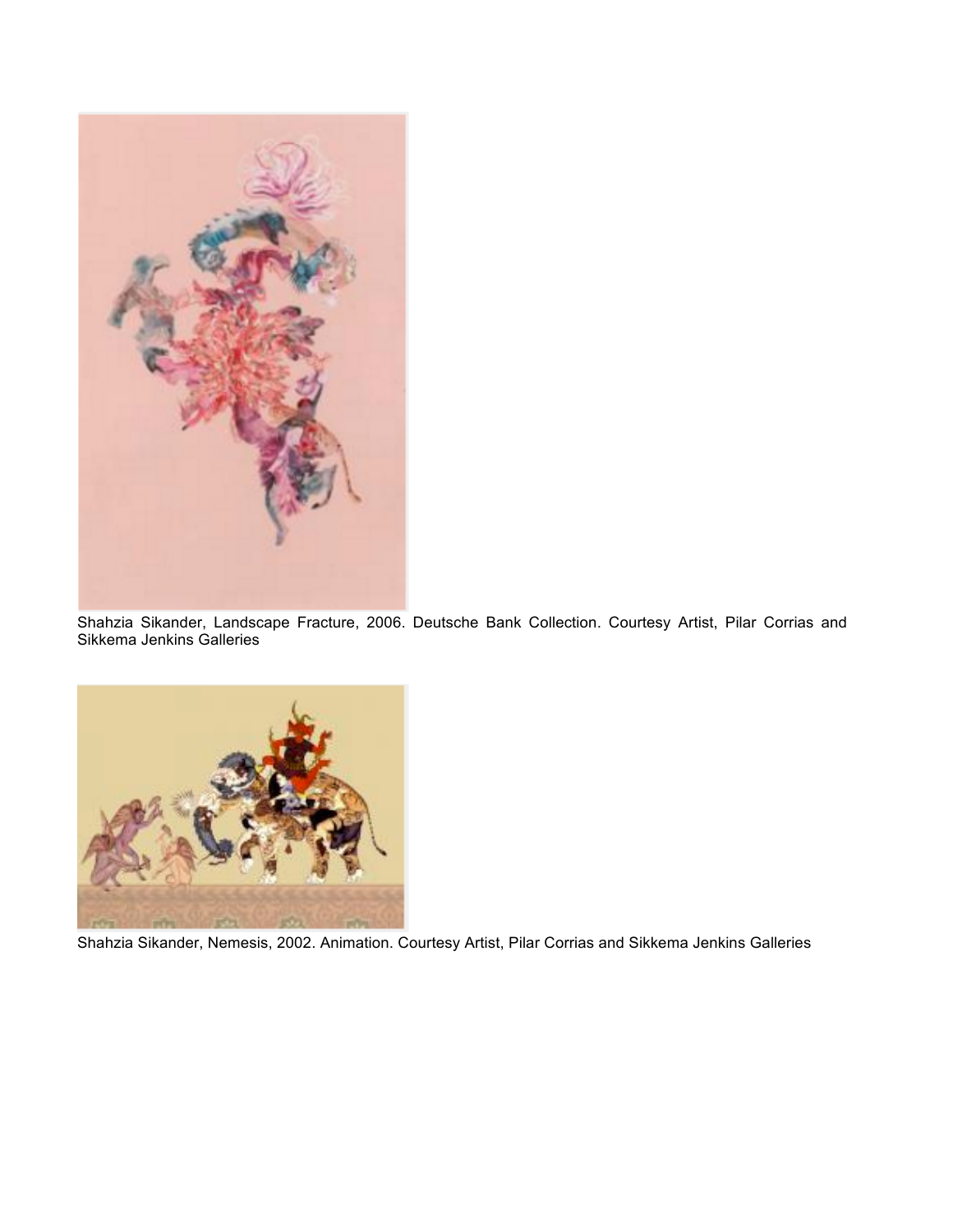

Shahzia Sikander, SpiNN, 2003. Animation. Courtesy Artist, Pilar Corrias and Sikkema Jenkins Galleries



Shahzia Sikander, Echo, 2010. Installation, Museum of Contemporary Art, Tokyo, Japan. Courtesy Artist, Pilar Corrias and Sikkema Jenkins Galleries



Shahzia Sikander, from the series Monsters to Midgets, 2001. Deutsche Bank Collection. Courtesy Artist, Pilar Corrias and Sikkema Jenkins Galleries